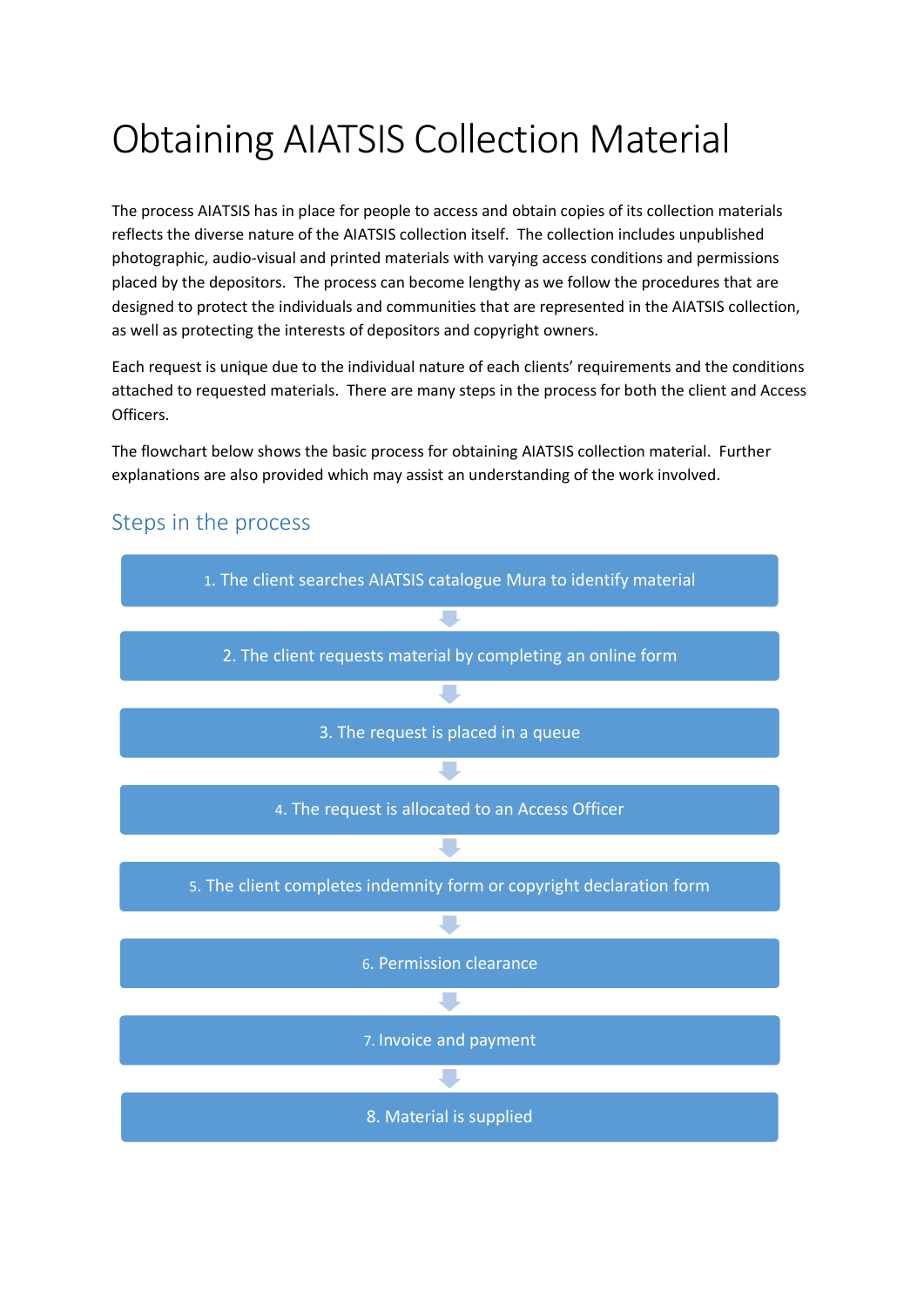## Explanation of steps in the process

1. The client makes a search of the AIATSIS catalogu[e Mura.](https://collection.aiatsis.gov.au/)

If necessary, AIATSIS staff will assist the client in searching the catalogue. To request material, make a note of the the call number, title and any access conditions of the material.

Please be mindful that access to collection material is not guaranteed regardless of whether it includes your family/clan/community.

- 2. The client makes a request by completing th[e online request form.](https://aiatsis.gov.au/form/request-collection-access) The request is logged and allocated a request number.
- 3. The client's request is placed in a queue. AIATSIS will send an email response to the client advising how long before the request can be allocated to an Access Officer.
- 4. The Access Officer will support the client and keep in contact throughout the process, providing the information and paperwork required for the client to obtain copied material for personal use/ research.

The Access Officer will send the client:

- an indemnity form to complete if the requested material is unpublished;
- a copyright declaration form to complete if the requested material is published; or
- an email to assist clarification if the client's request does not specify exactly which material is being requested.
- 5. The client must complete an indemnity form or a copyright declaration form for their request to be processed.

The indemnity form is to be signed by all individuals or representatives of an organisation or corporation wanting to obtain copies of deposited AIATSIS collection material.

If the indemnity form or copyright declaration form is not returned within two weeks a reminder will be sent to the client. If the client has not responded to the reminder within a week the request may be closed.

6. Permission clearance

Once the client has completed and returned the indemnity form, the Access Officer will find out if access to the material can be gained or if further permissions are needed.